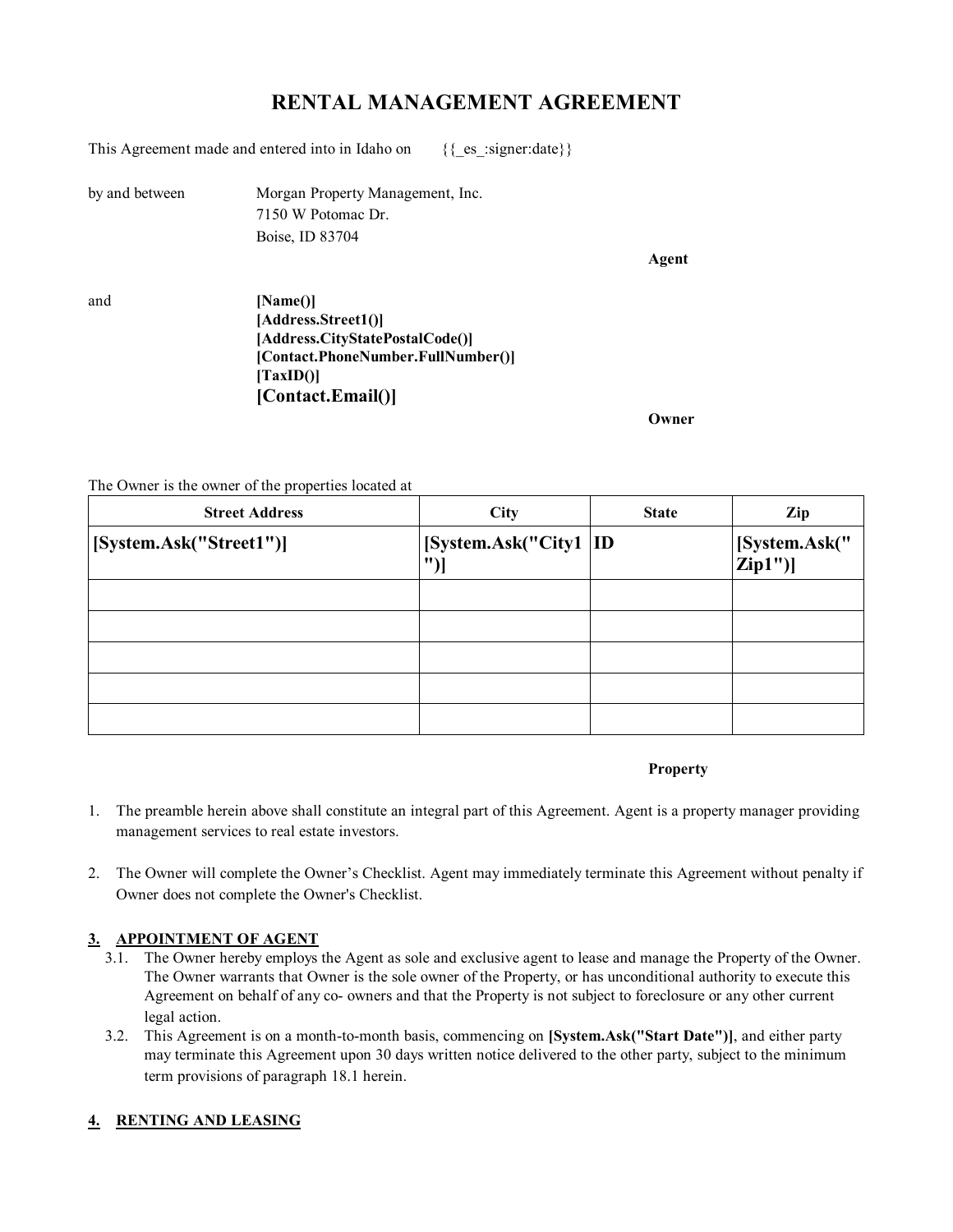- 4.1. Agent will use its best efforts to find tenants and is authorized to prepare, execute, renew, extend, and cancel leases for the Property, as well as set rental amounts in a competitive and consistent manner.
- 4.2. Owner shall not authorize any other person to negotiate or act as agent for any lease with the Property.
- 4.3. Agent and Owner agree to follow all Federal and Local Fair Housing Laws. If Owner at any time requests Agent disregard such laws, this contract will be terminated immediately and the Agent fees for the balance of this contract or \$300 per property, whichever is greater, will be due immediately.
- 4.4. Agent shall have authority on behalf of Owner to terminate any lease or rental agreements covering the Property that are in default, to execute and serve such legal or other notices Agent deems appropriate to institute legal actions for the benefit of, and at the expense of, Owner for the purpose of evicting tenants in default and to recover the possession of the Property, to recover unpaid rents and other sums due from any tenant, to settle, compromise, and release claims by or against any tenant, and to employ attorneys as necessary for such actions. Owner agrees that Agent is not responsible for the collection of delinquent accounts. Agent assumes no liability for monies that are noncollectable or for any damages or costs related to the tenancy and Property.
- 4.5. Agent assumes no responsibility for personal property left by Owner at the Property.

# **5. BANKING**

Agent shall utilize its Operating Account for the deposit of receipts and collections as described herein. Funds in the account shall remain the property of the Owner subject to disbursement of expenses by Agent as described in this Agreement. Agent's Operating Account is a common account used for Owners represented by Agent.

- 5.1. Owner shall maintain a minimum One Hundred Dollar(\$100) balance per unit or Two Hundred Dollar(\$200) balance per single-family home at all times.
- 5.2. From the Operating Account, Agent is hereby authorized to pay or reimburse itself for all expenses and costs of operating the Property, including Agent's compensation and expense reimbursements.
- 5.3. Should Owner have multiple properties managed by Agent, Owner agrees that Agent may transfer funds between properties to pay bills and maintain a positive balance on all properties as deemed necessary by Agent.
- 5.4. At the discretion of Agent, any balance of the Owner's account due and owing Agent fourteen days after Agent notifies Owner may be assessed interest at the rate of 18%APR; however, not less than Fifteen Dollars(\$15) per month, until paid in full. Mailing of monthly statement of income and expenses indicating a deficient Owner balance shall be sufficient notice to Owner of balance due.
- 5.5. Owner agrees to keep all mortgages, property taxes, association fees, or any other obligations which could lead to a foreclosure or lien against the Property current and paid in full. Should Agent be notified that a foreclosure action has been initiated against the Property, Owner authorizes Agent to freeze all Owner related funds to the property and Agent will not make any further disbursements to Owner. Owner will have 30 days to correct and make all obligations current. Should Owner fail to stop the foreclosure process, Owner authorizes Agent to release the Tenant from their rental agreement and all future rental payments, refund the security deposit to the Tenant, and deduct from Owner's funds on hand all amounts due to Agent or Tenant including, but not limited to, any refund to Tenant of prorated rents or expenses, all management fees that would have been collected for the duration of the current lease, and other fees as described within this Agreement.
- 5.6. Agent shall collect all rents, security deposits, fees, and other amounts receivable on owner's account in connection with Agent of the Property. Such receipts shall be deposited into the Operating Account maintained by Agent and remain property of the Owner. Owner authorizes Agent to endorse any checks drawn to the order of Owner for deposit to said Operating Account.
- 5.7. Deposits received from tenants according to the terms of the lease agreements shall be deposited in an account in the name of the Agent and shall be returned to the Tenant or forfeited according to the terms of the lease agreement.
- 5.8. Owner acknowledges that any and all interest amounts received by Agent from amounts held in the Operating Account or from deposits shall be retained by Agent.
- 5.9. Agent shall comply with all state laws concerning the responsibility for security deposits. Agent shall collect and maintain all deposits Agent deems necessary to collect from tenants. If Owner has previously collected deposits, Owner agrees to provide accounting of all security deposits and matching funds prior to execution of this Agreement.
- 5.10. Agent shall make disbursements to Owner via electronic direct deposit.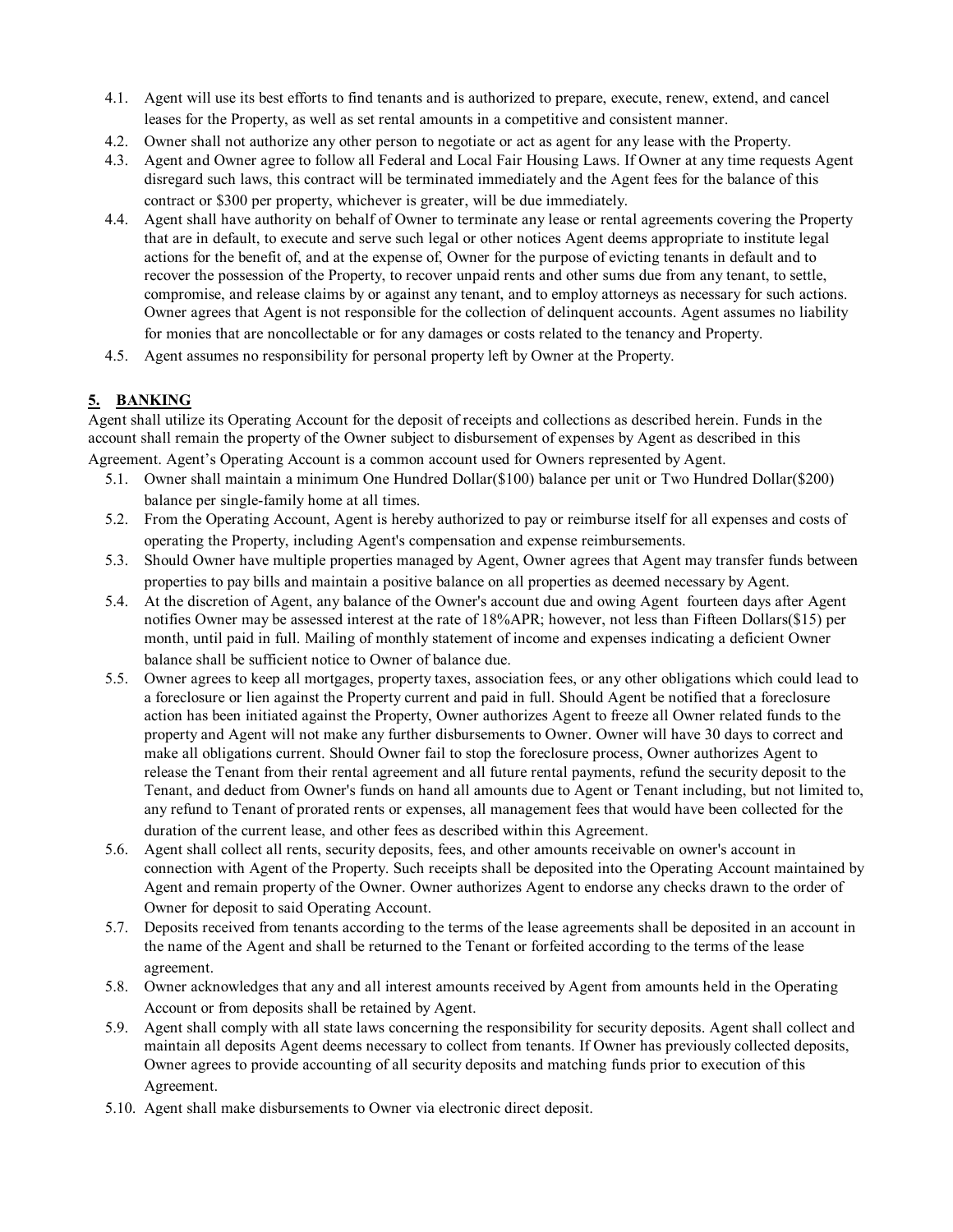## **6. REPAIRS AND MAINTENANCE**

- 6.1. Any repairs reasonably necessary to maintain the Property in an attractive condition and in good state of repair for operating efficiency, and all alterations required to comply with lease requirements, governmental regulations or insurance requirements, which are the responsibility of the Owner, shall be implemented by Agent through contracted services or otherwise. Agent is also authorized to decorate the Property, and to purchase or rent, on Owner's behalf, all items necessary for management, maintenance, and operation of the property.
- 6.2. Agent, at its discretion, may charge a 10% fee of gross invoices for all labor and materials arranged and contracted by Agent for remodeling, redecoration, or extensive repair of the Property.
- 6.3. Agent does not mark up invoices and charges to Owner. Through Agent's business relationships and volume with vendors, sometimes benefits in the form of rebates, gratuities, or discounts may become available to Agent and its employees, which are to be retained by Agent. Agent shall always award vendor contracts based upon price, availability, workmanship, and industry reputation.
- 6.4. Agent shall contract semi-annual Preventative Maintenance Surveys at the expense of the Owner. The furnace filters, A/C unit, plumbing fixtures, door stops, smoke detectors, and silicone/caulking shall all be surveyed and repairs ordered as needed. Agent agrees to back-charge Tenant related expenses. If Morgan Property Management, Inc. is to conduct said surveys, it is agreed such services shall be rendered at the rate of \$50 per survey per unit.
- 6.5. The expense incurred for any single transaction shall not exceed \$500, except monthly or recurring operating charges, emergency repairs and necessary make-ready repairs, unless otherwise authorized by Owner, typically by email.
- 6.6. It is understood that Agent cannot reliably perform its duty when employing home warranties as it strips Agent of ability to influence scheduling and conduct of vendor, selecting quality of vendor, as well as often removing choice in effecting repairs in a manner that is consistent with the long-term best interests of Owner. As such, Agent cannot guarantee use of home warranties, especially in emergency situations. If Owner has a builder warranty, Owner must notify Agent with builder warranty contact information and inform Agent if a Preventative Maintenance Survey is to be done at an atypical time to accommodate warranty expiration.

## **7. NORMAL WEAR AND TEAR DEFINED**

Normal wear and tear means the deterioration that occurs based upon the use for which the rental unit is intended and without negligence, carelessness, accident, misuse or abuse of the Property or contents by the tenants, their family, or their guests. For the purposes of this Agreement, Morgan Property Management will consider the following items as normal wear and tear: nail holes used to hang pictures, *minor* spot painting between tenants, traffic wear in carpet, carpet replacement after five to seven years, scuffed hardwood floors, sometimes minor cleaning between tenants, worn toilet seats, re-keying or replacement of worn locks, blind replacement due to sun damage or paint flaking, caulking, or any other preventative maintenance.(Idaho Code , Section 6-321)

# **8. YARD CARE**

Agent does not provide yard care service, but can coordinate yard care services on behalf of Owner. Yard care is considered to include, but not be limited to, trimming and edging grass, weed control, setting of automatic timers, and removal of animal feces, garbage, and debris. Owner must indicate in writing who is to care for the yard, whether it is an independent contractor, Tenant, or Owner. Agent agrees to inspect the yard during its surveys and notify the responsible party; however, at no time is the Agent responsible for the care of the yard of the Property. If Owner designates that Tenants will be responsible for yard care, the Owner or independent contractor assumes responsibility for yard care between tenancies. Owner is financially responsible for starting and winterizing sprinkler systems each year and Agent may coordinate these services on behalf of Owner.

# **9. ADVERTISING**

Agent is authorized to advertise the Property for rent, using internet sites, signs, brochures, printed ads, and any other method Agent finds appropriate. All newspaper ads sharing space with another property managed by Agent shall be prorated. Owner agrees to reimburse Agent for advertising at the rate of Twenty Dollars (\$20) per week for each non-identical property. Agent is authorized to place signs on the Property advertising for rent. Advertising expenses may include direct costs for advertising the Owner's Property as well as a reasonable pro-rata share of general advertising by the Agent which is designed to collectively benefit the Owner's Property and other properties managed by Agent.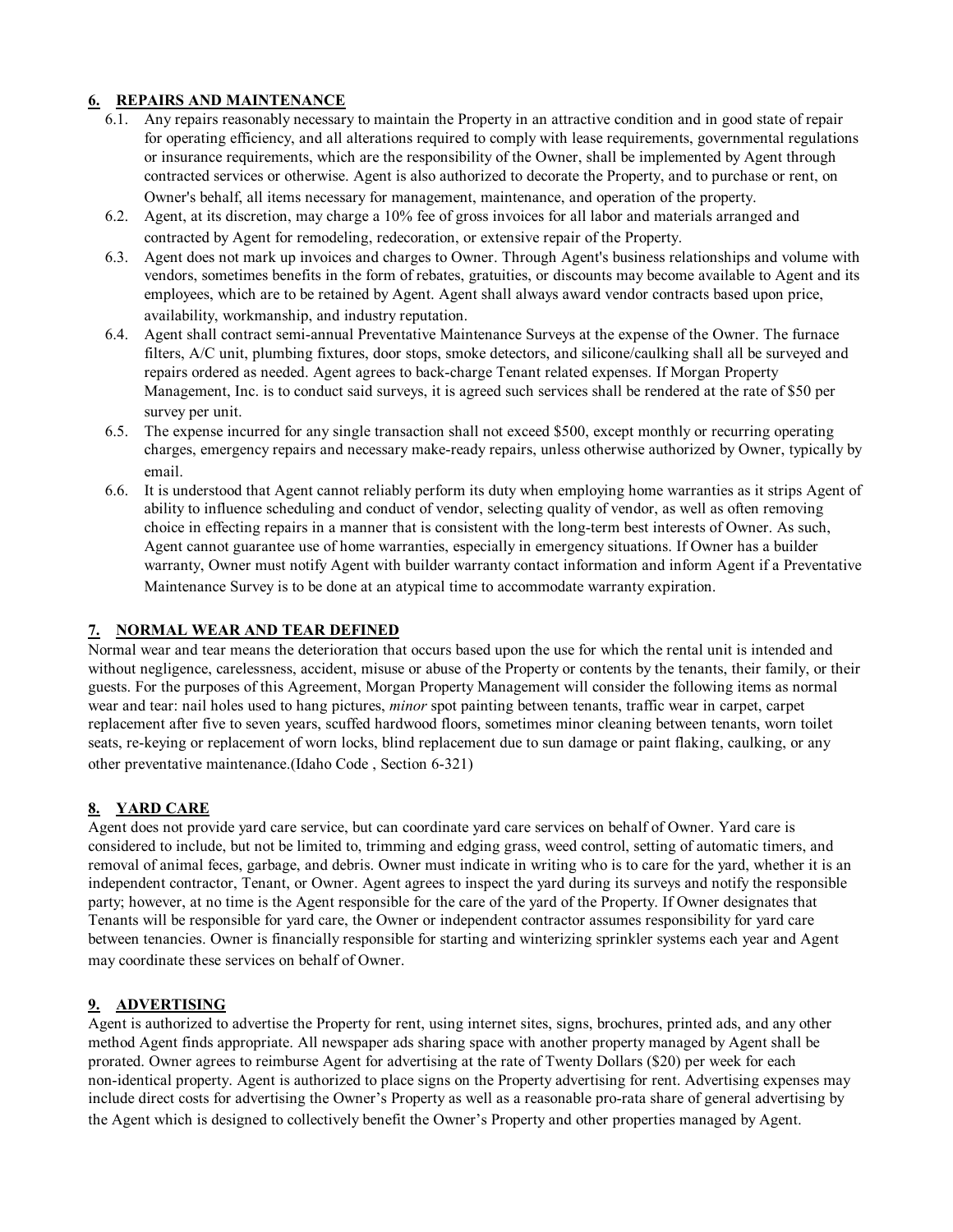## **10. UTILITIES**

Owner agrees to set up utility billing in the Owner's name, but in care of Agent using Agent's mailing address. Owner is financially responsible for the payment of all utilities. Owner must contact each utility, such as HOA, power, water, sewer, trash, gas, and irrigation companies and provide Agent with billing information. If Agent is to pay utilities on behalf of Owner, Owner is to set billing as follows:

Owner's Name C/O Morgan Property Management 3905 Rose Hill St. Boise, ID 83705 (208) 996-8888 OFFICE@MORGANIDAHO.COM

#### **11. INSURANCE: LIABILITY AND HOLD HARMLESS**

Nothing contained in this Agreement shall be construed as rendering Agent liable for any act, omission, or occurrence resulting from or in any manner arising out of the performance of Agent's duties and obligations hereunder, or the exercise by Agent of any of the powers or authority herein or hereafter granted to Agent by Owner, or the use of any lease or rental agreement required by Owner. Owner invests in real estate and understands the risks and potential damages associated with real estate investment for which Agent is not responsible. At all times this Agreement is in effect, Owner, at Owner's expense, must maintain in full force and effect:

- 11.1. 11.1. Fire and extended coverage for all casualties and hazards customarily covered by casualty insurance in the state of Idaho for the full insurable value of the Property, containing endorsements that contemplate the leasing of the Property by Owner and vacancies between lease terms(Idaho Code, Section 42-2401)
- 11.2. Public liability insurance naming Agent, Morgan Property Management, Inc., as additional insured(Idaho Code, Section 41-2506(1)(a)(i))
- 11.3. Within fifteen (15) days from the effective date, Owner must provide Agent a copy of a certificate of insurance evidencing the required coverage. If the insurance coverage changes in the manner or degree at any time this Agreement is in effect, Owner must provide Agent a copy of the insurance certificate evidencing any change within ten (10) days of the change(Idaho Code, Sections 41-1802 and 41-1824)
- 11.4. Owner agrees to indemnify, defend and hold Agent harmless from all claims, investigations, and lawsuits by third parties related to the Property, and the management and leasing, whether occurring during the term of this Agreement or after its termination, any from any claim or liability for damage to property, or injuries or death of any person.
- 11.5. It is expressly agreed that all persons employed in connection with the Property are in the employ of the Owner and not the Agent. The Owner's obligation under this Section shall include the payments of all costs, expenses, suits, claims, settlements, judgments, damages, liquidated damages, penalties, forfeitures, back pay, court costs, litigation expense, worker's compensation claims, and attorney fees.
- 11.6. Agent shall not be liable for any willful neglect, abuse or damage to the Property by tenants, vandals, or others, nor loss or damage to any personal property of the Owner.
- 11.7. If at any time during or after the term of this Agreement the Premises are found to be contaminated with hazardous waste, Owner agrees to indemnify and hold Agent harmless from all claims, demands, actions, liabilities, costs, expenses, damages, and obligation of any nature arising from or as a result of said hazardous waste. The foregoing indemnification shall survive the termination or expiration of this Agreement. (Idaho Code, Section 9-505(2))

## **12. LEGAL FEES**

12.1. Owner agrees to pay all expenses incurred by Agent including, without limitation, attorney's fees for counsel employed to represent Agent or Owner in any proceeding or suit involving an alleged violation by the Agent or Owner, or both, of any portion of this Agreement, constitutional provision, stature, ordinance, law, or regulation of any governmental body pertaining to fair employment, Federal Fair Housing, including, without limitation, those prohibiting or making illegal discrimination on the basis of race, creed, color, religion, or national origin, marital status, or mental or physical handicap in the sale, rental or other disposition of housing or any services rendered in connection therewith, but nothing herein contained shall require the Agent to employ counsel to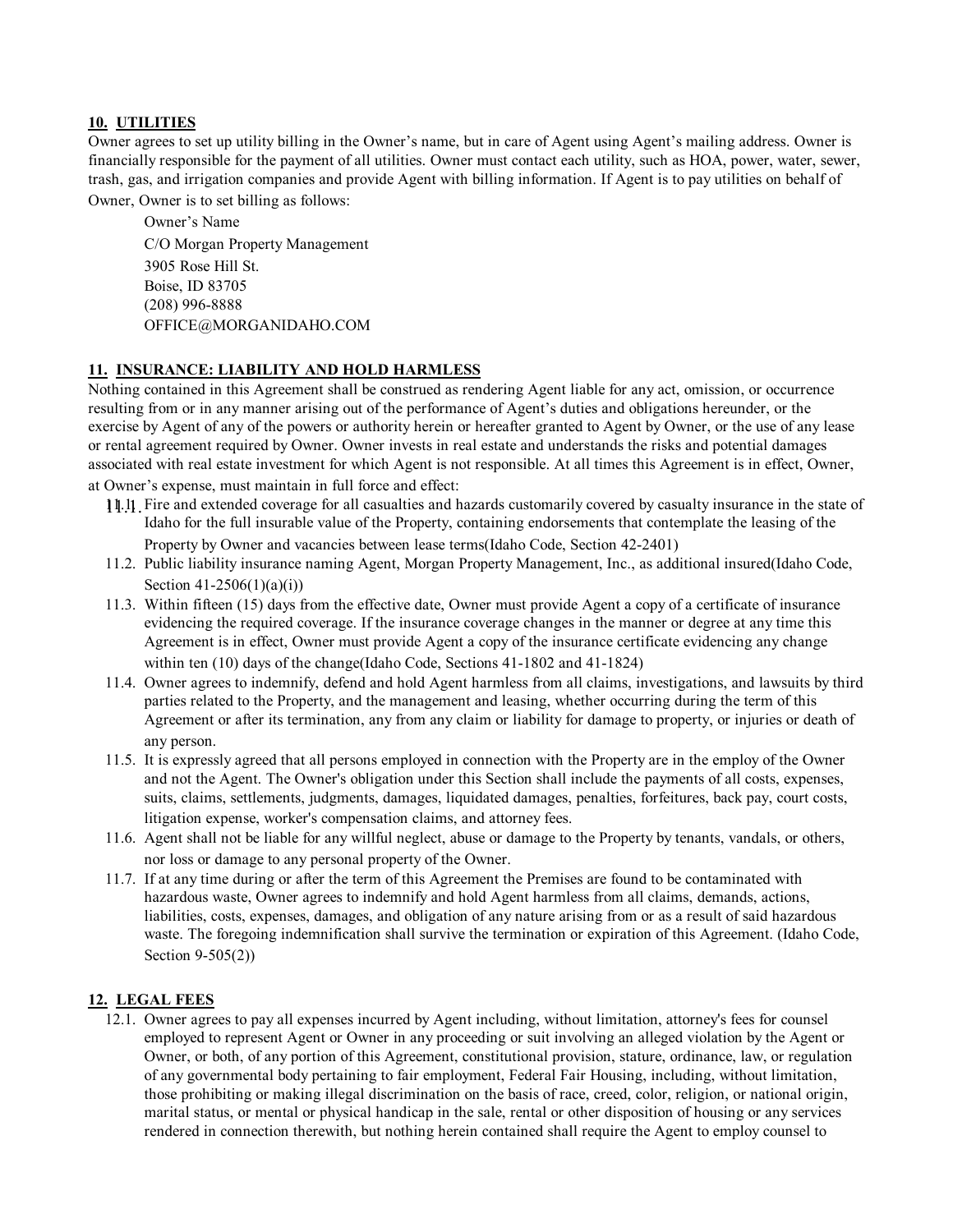represent the Owner or himself in any such proceeding or suit. (Idaho Code, Section 12-120 and 12-121)

12.2. Owner shall not hold Agent liable for any error of judgment or mistake of law except in cases of willful misconduct or sole gross negligence.

#### **13. LEAD PAINT DISCLOSURE**

Housing built before 1978 may contain lead based paint. Lead from paint, paint chips, and dust can pose health hazards if not taken care of properly. Lead exposure is especially harmful to young children and pregnant women. Before renting pre-1978 housing, landlords and owners must disclose the presence of known lead based paint.

Owner's acknowledgment relating to the Property (Initial the two that are applicable)

| 13.1. | Known lead based paint/hazards are present<br><b>ALACAN CONSUMER</b>                   |                          |
|-------|----------------------------------------------------------------------------------------|--------------------------|
| 13.2. | Has no knowledge of lead based paint/hazards                                           | Les signatophildes       |
| 13.3. | Has provided lead based paint/hazard records<br>$f_{\ell,m}$ algorithm (and solution)) |                          |
| 13.4. | Has no records pertaining to lead based paint/hazards                                  | <b>Les sinestrations</b> |

#### **14. FINANCIAL REPORTS**

Agent provides Owner with online access to accounting that Owner may access at any time. This access provides itemized accounting for all income and expenses related to the Property. Every month, Agent shall initiate a payment to Owner by direct deposit or provide a statement of amounts owed, typically on the  $10^{th}$  for regular payments and the  $25^{th}$  for late payments received. If the  $10^{th}$  or  $25^{th}$  is a holiday, weekend, or otherwise not a business day, payments will usually be initiated on the following business day.

#### **15. PROPERTY SURVEYS**

Agent performs exterior surveys on a random basis to evaluate tenant compliance. Agent may perform interior surveys at its discretion or when deemed prudent.

#### **16. AGENT COMPENSATION AND EXPENSES**

- 16.1. Agent commissions: **[System.Ask("Commission %")]**% of total monthly gross rent receipts collected for the Property.
- 16.2. Agent shall charge Owner a Lease Signing/Renewal commission of \$150 for each lease signed or renewed with a duration 7 months or longer and \$75 for each lease signed or renewed with a duration 6 months or less.
- 16.3. Owner agrees to reimburse Agent each month during the term hereof for expenses directly attributable to Owner's Property.
- 16.4. Should a foreclosure action be taken against any Property of Owner, Agent shall charge Owner an administrative fee of \$250 in addition to any other fees owed.
- 16.5. Any time of Agent and its employees expended in preparation and attendance of court or litigation on Owner's behalf will be billed at the rate of \$100 for each eviction or \$50 per hour for other litigation. Agent and Owner agree such charges will be paid by the Owner but charged to the Tenant.
- 16.6. Normal property management services do not include monthly interior inspections, court appearances, showing property to real estate agents, inspectors, appraisers, or prospective buyers while property is for sale. Should Owner request Agent to perform such services, Agent shall be compensated \$50 per hour if Agent agrees to perform such services.
- 16.7. Normal property management services also do not include cleaning or maintenance labor. In the event Agent performs these services, cleaning labor shall be billed at \$35 per hour and maintenance labor at \$50 per hour.
- 16.8. Agent shall receive and retain all application fees, non-sufficient bank fund fees, administrative and tenant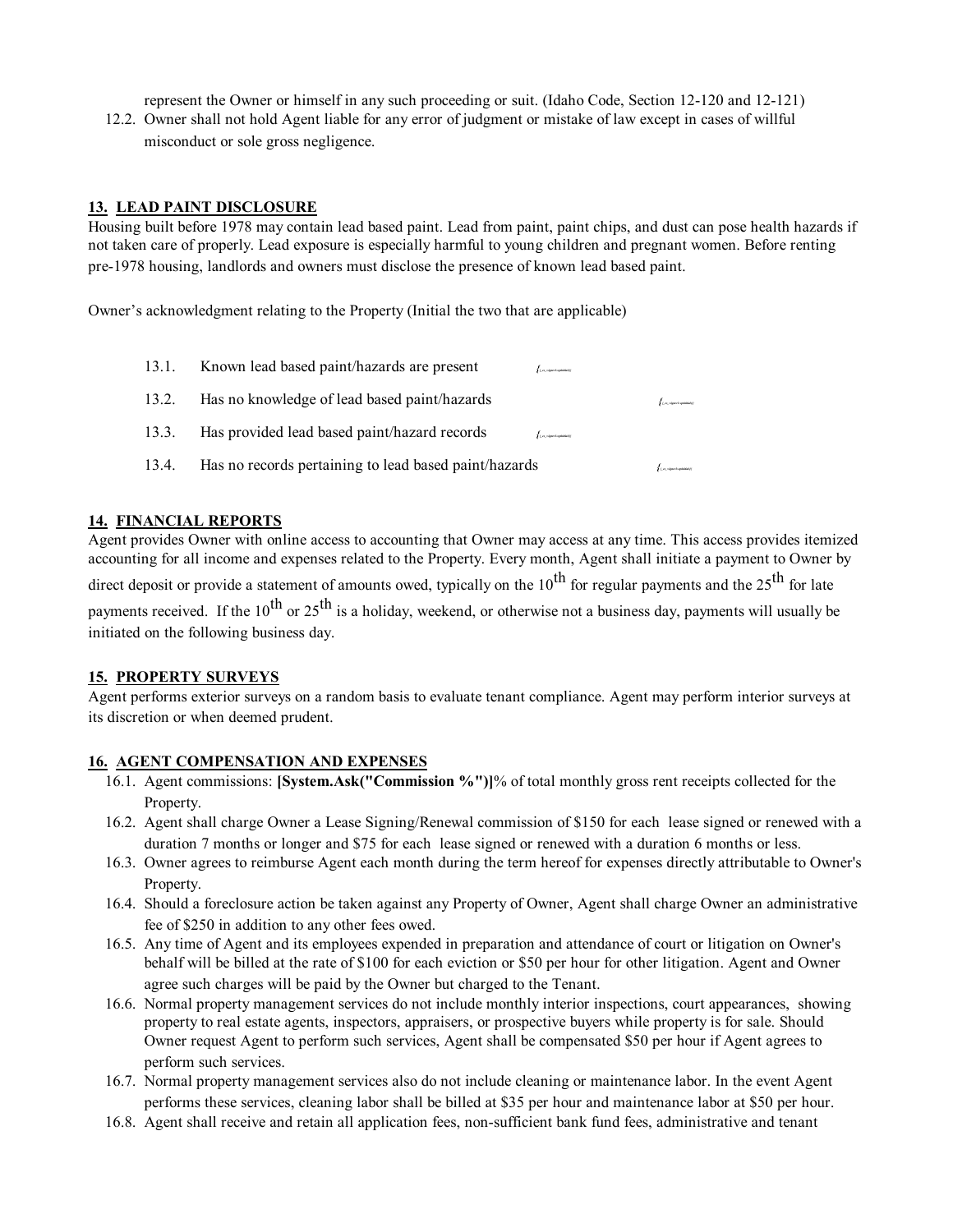service fees including filter delivery fees, non-payment fees, delivery notice fees, termination fees, and late fees.

## **17. EVICTION PROTECTION PROGRAM**

- 17.1. Agent offers Owner an optional eviction protection program wherein if a tenant at the Property is evicted for non-payment of rent, Agent shall pay for the costs of that eviction to include: attorney fees for preparing, serving, and representing eviction filings, court filing fees, serving the tenant eviction papers, and any charges for time that would usually be billed by Agent for preparing documentation for the eviction and attending eviction court proceedings as needed. The program excludes jury trials, any other type of eviction with a cause other than non-payment of rent, and all sheriff fees.
- 17.2. Exception of coverage: If the Property is occupied by a tenant with delinquent or late rent within 60 days prior to enrolling in the the eviction protection program, the eviction of that tenant will not be covered by Agent within the eviction protection program. Eligibility of coverage will be considered if that tenant makes no late payments for a period of 3 consecutive months after this Agreement goes into effect.
- 17.3. If Owner elects to participate in this program, Owner will compensate Agent for this service at the rate of \$65 per year per unit for each calendar year enrolled. If participation starts mid-year, the first year's rate shall be based on the number of months remaining in the year.
- 17.4. Timing of program billing shall first be upon initial enrollment and subsequently Owner shall reimburse Agent on December  $5<sup>th</sup>$  of each year for the following year's program.
- 17.5. If Owner wishes to cancel participation, written notice must be received before December 5<sup>th</sup> to cancel for the following year.
- 17.6. *{{\_es\_:signer1:optinitials}}* (initials) Owner elects to participate in the Eviction Protection Program

#### **18. TERMINATION OF AGREEMENT**

- 18.1. The Owner shall be obligated hereunder for an initial term of ONE YEAR from the commencement date set forth in paragraph 3.2 above. In the event the Owner terminates this Agreement within the initial term, the Owner agrees to pay to the Agent an administrative fee equal to the percentages set forth in paragraph 16.1 herein applied to the actual or projected rent for the Property, or the monthly amount set forth in paragraph 16.1, whichever is applicable, for the remainder of the initial term, whether or not the Property is leased or rented.
- 18.2. All provisions of this Agreement that require the Owner to have insured or to defend, reimburse, or indemnify the Agent shall survive any termination or expiration, and if Agent is or becomes involved in any proceeding or litigation by reason of having been Owner's Agent, such provisions shall apply as if this Agreement were still in effect.
- 18.3. Agent may withhold funds for 30 days after the end of the month in which this Agreement is terminated to pay bills and to reconcile and close accounts.

## **19. BINDING EFFECT**

- 19.1. This Agreement is binding upon the parties hereto, their representatives, successors, and assigns. Owner acknowledges receipt of a legible copy of this fully executed Agreement.
- 19.2. Should any section or part of this Agreement be rendered void, invalid, or unenforceable by any court of law exercising competent jurisdiction, such a determination shall not render void, invalid, or unenforceable any other section or any part of any section in this Agreement.
- 19.3. Agent may change the terms under which Agent is willing to provide service in the future under the Agreement, but only by giving at least 30 days advanced notice to Owner.
- 19.4. The drafting, execution, and delivery of this Agreement by the parties have been induced by no representations, statements, warranties, or agreements other than those expressed in this Agreement. This Agreement embodies the entire understanding of the parties, and there are no further or other agreements or understandings, written or oral, in effect between parties relating to the subject matter hereof unless expressly referred to in this Agreement.